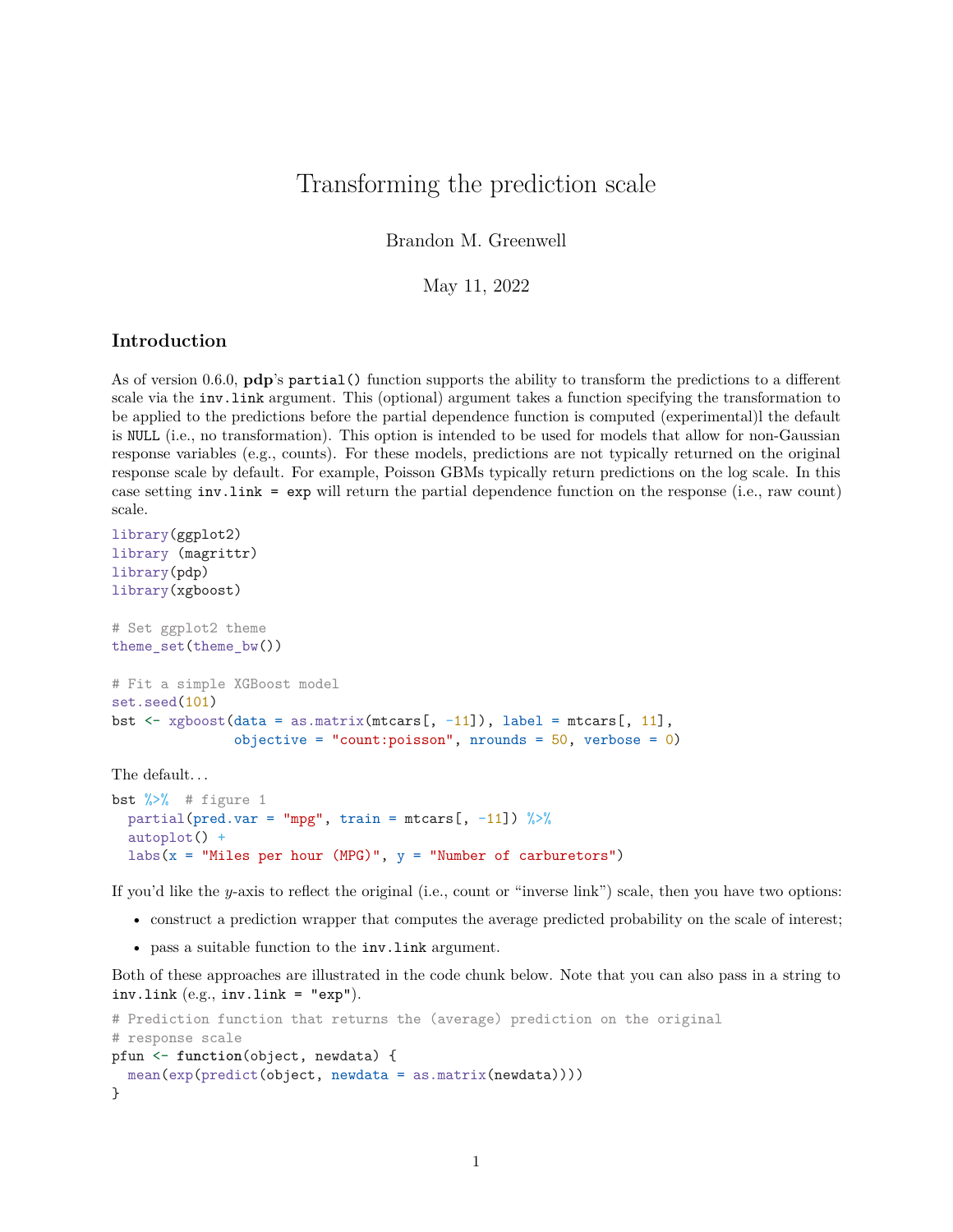

Figure 1: Partial dependence plot of MPG on the log number of carburetors (i.e., the link scale). By default, the *y*-axis is on the link scale (the log scale, in this case).

```
# Passing a user-supplied prediction wrapper
p1 \le - bst \frac{9}{2}partial(pred.var = "mpg", pred.fun = pfun, train = mtcars[, -11]) \frac{9}{6}autoplot() +
  labs(x = "Miles per hour (MPG)", y = "Number of carburetors")
# Using `inv.link` argument
p2 \le - bst \frac{9}{2}partial(pred.var = "mpg", inv.link = exp, train = mtcars[, -11]) \frac{1}{2}autoplot() +
  labs(x = "Miles per hour (MPG)", y = "Number of carburetors")
# Display PDPs side by side
gridExtra:grid.array(pl, p2, nrow = 1) # figure 2
```
A related example involving logistic regression can be found here: https://github.com/bgreenwell/pdp/issues/ 125. In this example, it's shown how to produce PDPs for a logistic regression model on the usual logit scale (as opposed to the default class-centered logit described in Greenwell [2017]) and then using the inv.link argument to produce a PDP on the probability scale; as of version 0.5.0, **pdp** can generate PDPs for any supported classification model on the probability scale by just setting  $prob = TRUE$  in the call to partial().

## **References**

Brandon M. Greenwell. pdp: An R Package for Constructing Partial Dependence Plots. *The R Journal*, 9(1): 421–436, 2017. doi: 10.32614/RJ-2017-016. URL https://doi.org/10.32614/RJ-2017-016.